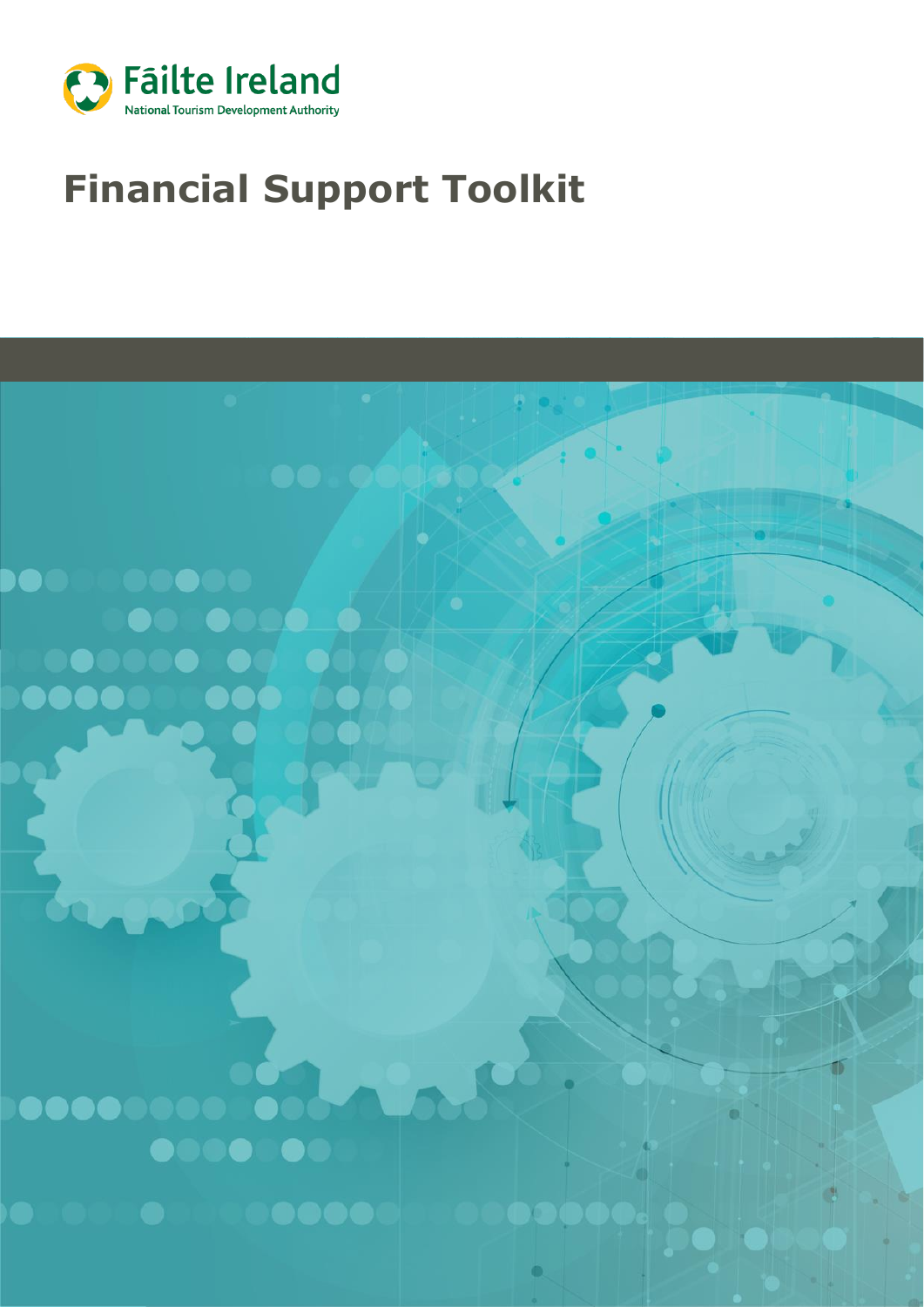

#### **Overview**

Taking time to review, revisit and recalculate your finances is important for your business. Managing the day-to-day finances and planning your future financial needs is always important whether it's during prosperous or challenging economic times.

Fáilte Ireland has prepared a range of practical financial tools, guides and templates to help you manage and plan your current and future financial needs and are customised for your sector.

Some areas you may be looking at now include accessing working or capital finance and calculating repayment amounts. You may also need to sense check where your finances are now to project ahead and look at base or best case scenarios.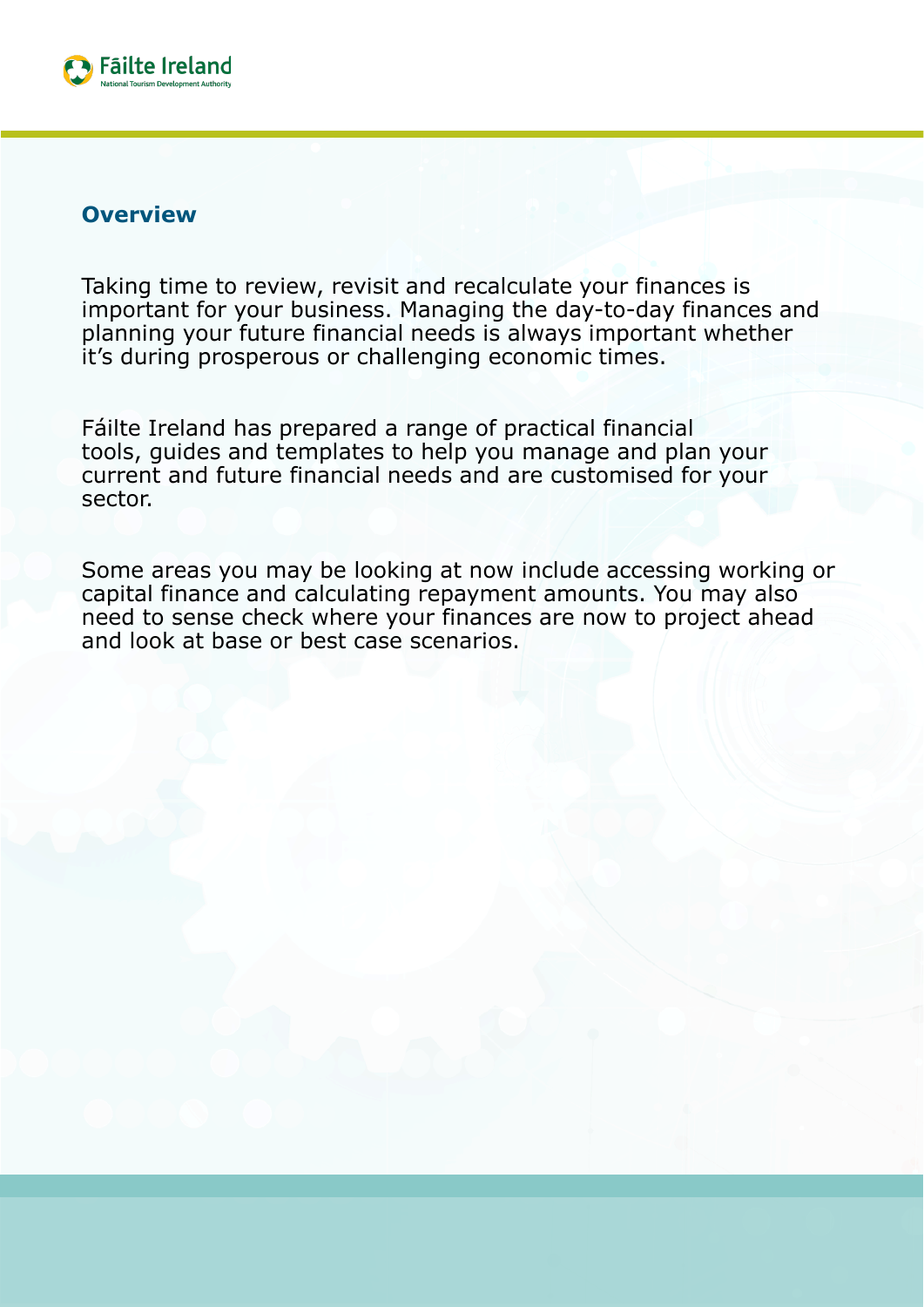

## **Financial Support Toolkit**

Every business should have a financial plan as part of their overall strategy. This will help determine funding requirements, sales and costs. Regular updates to the financial plan can enable a business to manoeuvre through business cycles and help understand changing needs.

These practical finance tools will help you to understand your cashflow needs for different scenarios, examine the financial projections of your business, and create a useful dashboard to track your performance. The tools are also a useful resource to help you be prepared and be financially equipped for meeting with the banks.

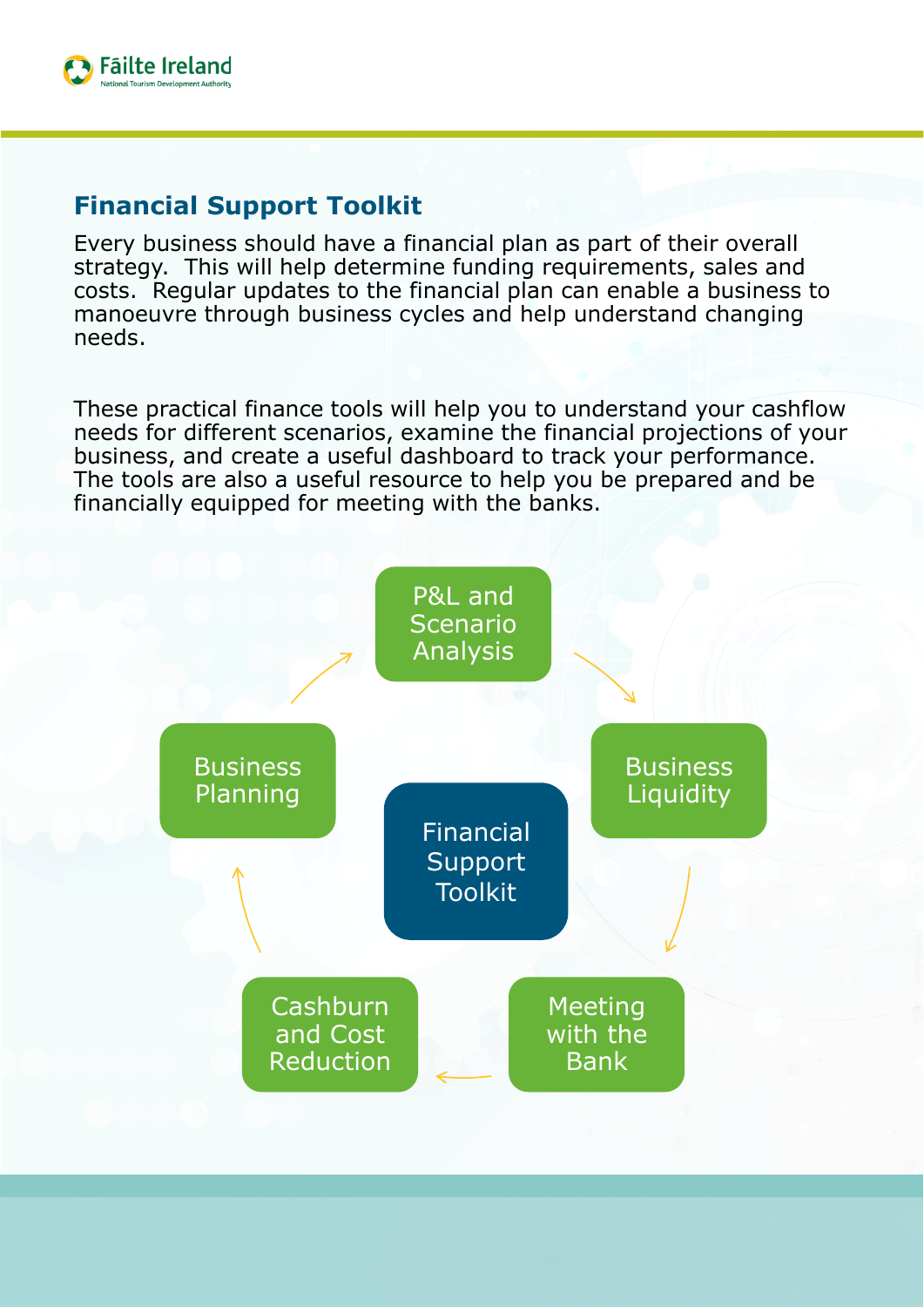

## **Outline of Supports Provided**

### **P&L and Scenario Analysis**

While it can be very difficult it is important to project cashflow. Examining the financial projections of your business for the next 12 to 18 months will provide information on business sales, costs, profitability, working capital and liquidity needs to help you to make key strategic decisions.

The P&L and scenario analysis tool provided will allow you to:

- Create a financial overview on a monthly basis
- Monitor and project your cashflow on a monthly basis
- Develop base and best-case scenarios depending on varying factors
- Assess if additional finance/working capital is required and calculate your capacity to repay a loan
- Track your key performance indicators

The supports include an excel template, guidance note and step-bystep video guide.

#### **The tools are created by sector:**

- **Hotels, Guesthouses,**
- **B&Bs, Caravan & Camping, Self-Catering, and other accommodation**
- **Restaurants, Cafes, Pubs**
- **Attractions**
- **Activities**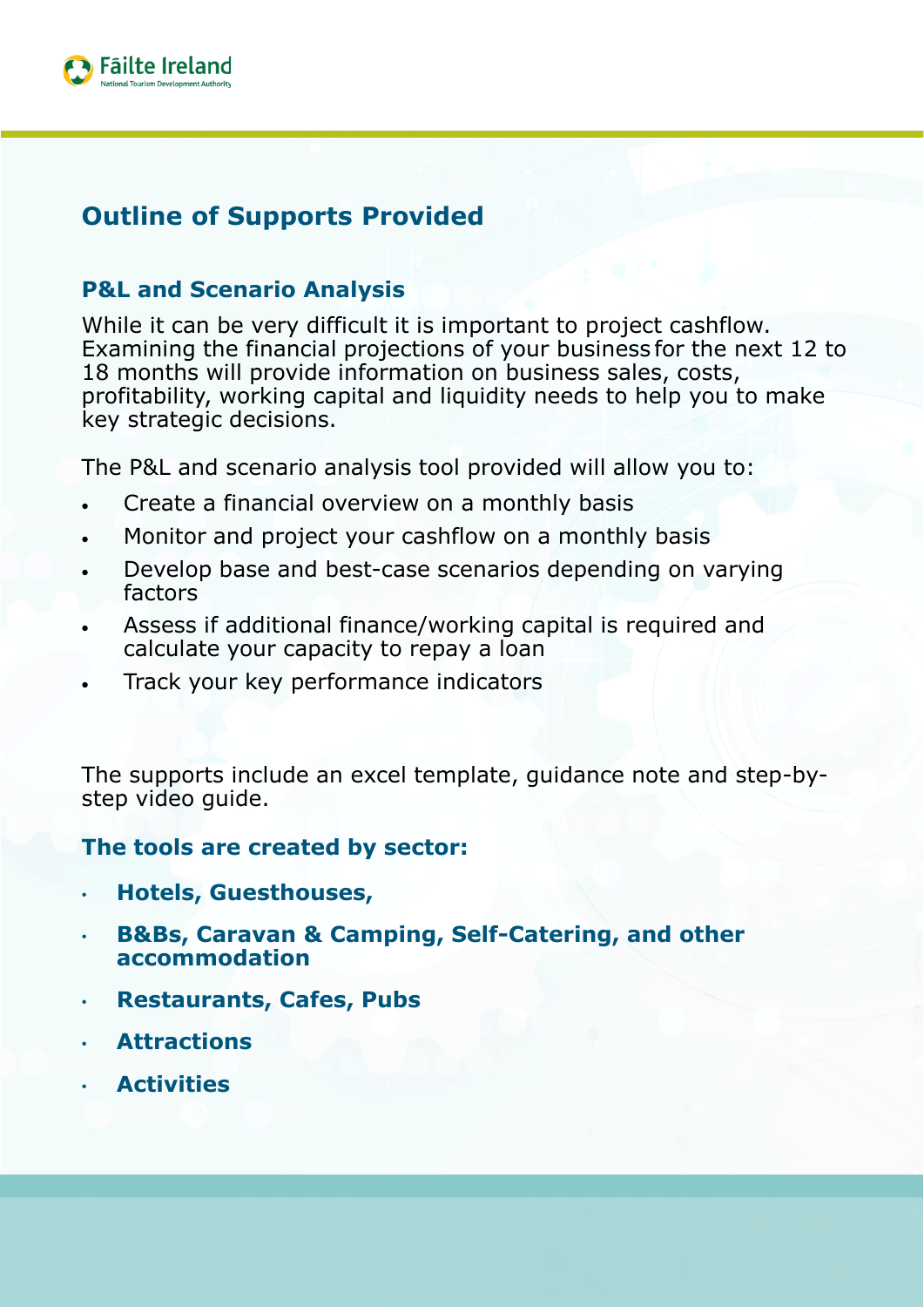

#### **Business Liquidity**

Management of your working capital and liquidity needs is a key component of management. It is important to understand how liquidity impacts your business and what your business liquidity requirements are. An 18-month cashflow template is provided which can be used to project your cash movements over this period.

The supports include an excel cashflow template, guidance note and step-by-step video guide. Also, a quick guide to financial liquidity and a quick guide to financial liquidity.

For information on an Overview of Government Supports please view [here https://covid19.failteireland.ie/government](https://covid19.failteireland.ie/government-supports/government-supports-overview/)supports/government-supports-overview/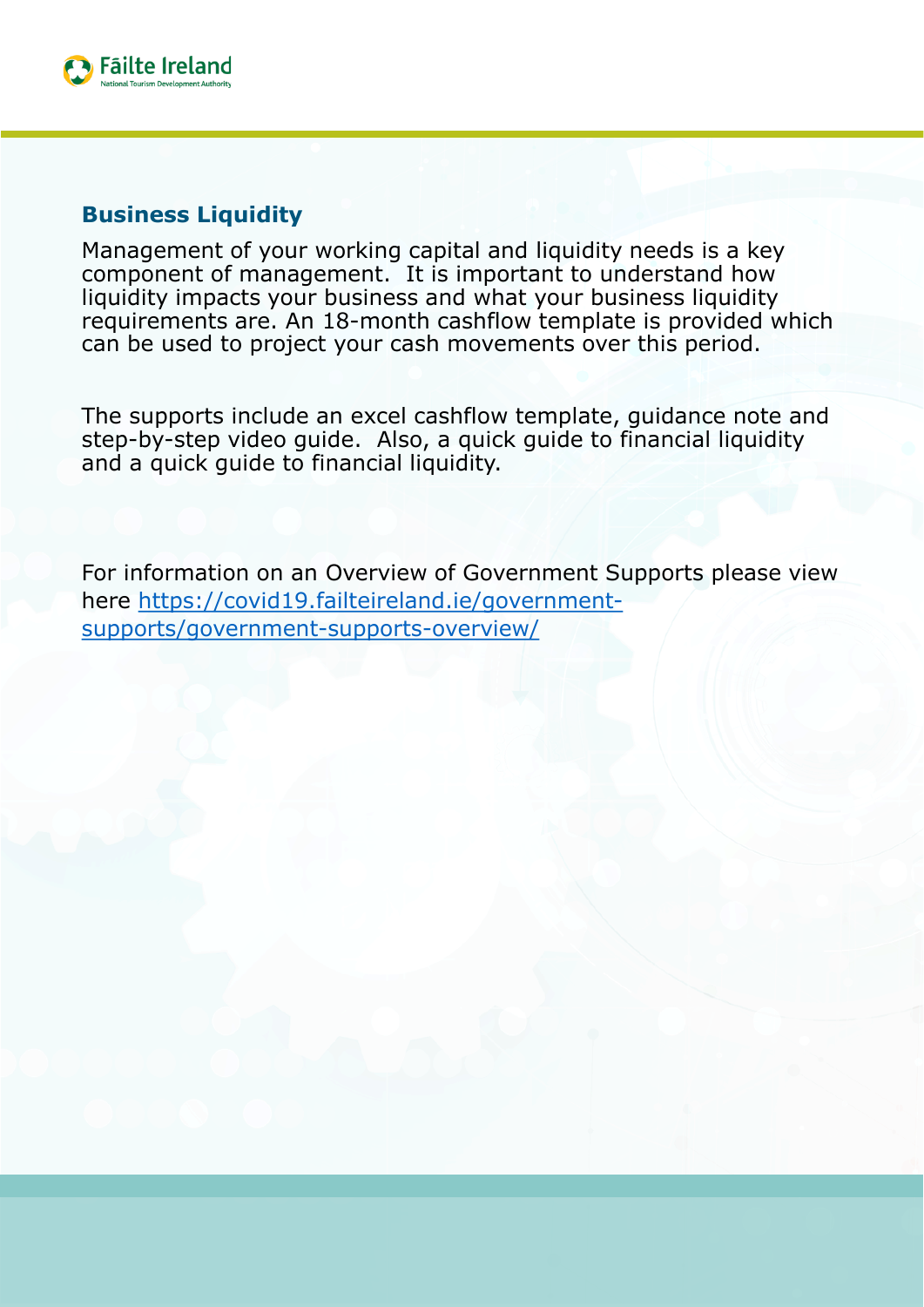

#### **Meeting with the Bank**

As part of managing and planning the future financial needs of your business, meetings with your bank or lender require careful preparation. Applications and gathering your documentation can take time as there are a number of elements to consider in applying for a loan or further lending.

All lenders and financial institutions, regardless of the existing relationship with the business, will require a suite of documents as part of any loan or working capital application. It is advisable to have as much of the required documents prepared in advance so that your business can proceed with a fully completed lending application when required.

The supports include a simple loan model excel template, guidance note and step-by-step video guide. This will show you show you the repayment requirements on a loan and the size of the loan your business will be able to service.

A detailed video on meeting with the banks and a borrowing application checklist are also provided.

For information on the Covid Loan schemes please view here [https://covid19.failteireland.ie/government](https://covid19.failteireland.ie/government-supports/covid-loan-scheme-overview/)supports/covid-loan-scheme-overview/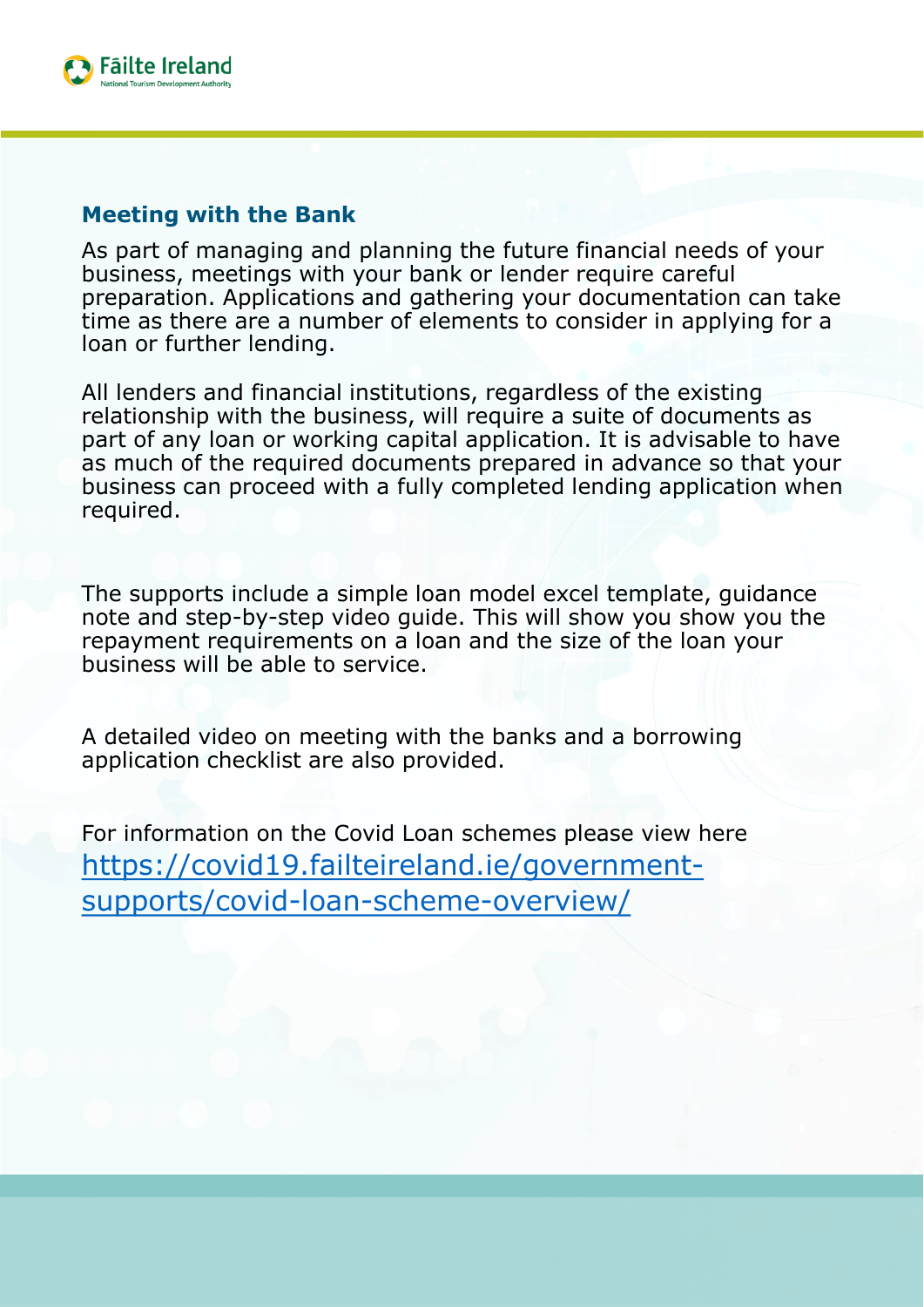

#### **Cash burn and Cost Reduction**

As tourism organisations have a high operating cost base it is important to understand all the costs of the business and if they are necessary. Creating a healthy cash balance within the business is important for long term sustainability, during the low season and for unexpected events. In addition, understanding the cash burn of the business or of outlets within the business can allow you to determine the minimum sales requirements to open.

Within this section, there is a series of sectoral checklists to help you with cost reduction and a guidance note on how to calculate your cash burn.

#### **The cost checklist is created by sector:**

- **Hotels, Guesthouses,**
- **B&Bs, Caravan & Camping, Self-Catering, and other accommodation**
- **Restaurants, Cafes, Pubs**
- **Attractions**
- **Activities**